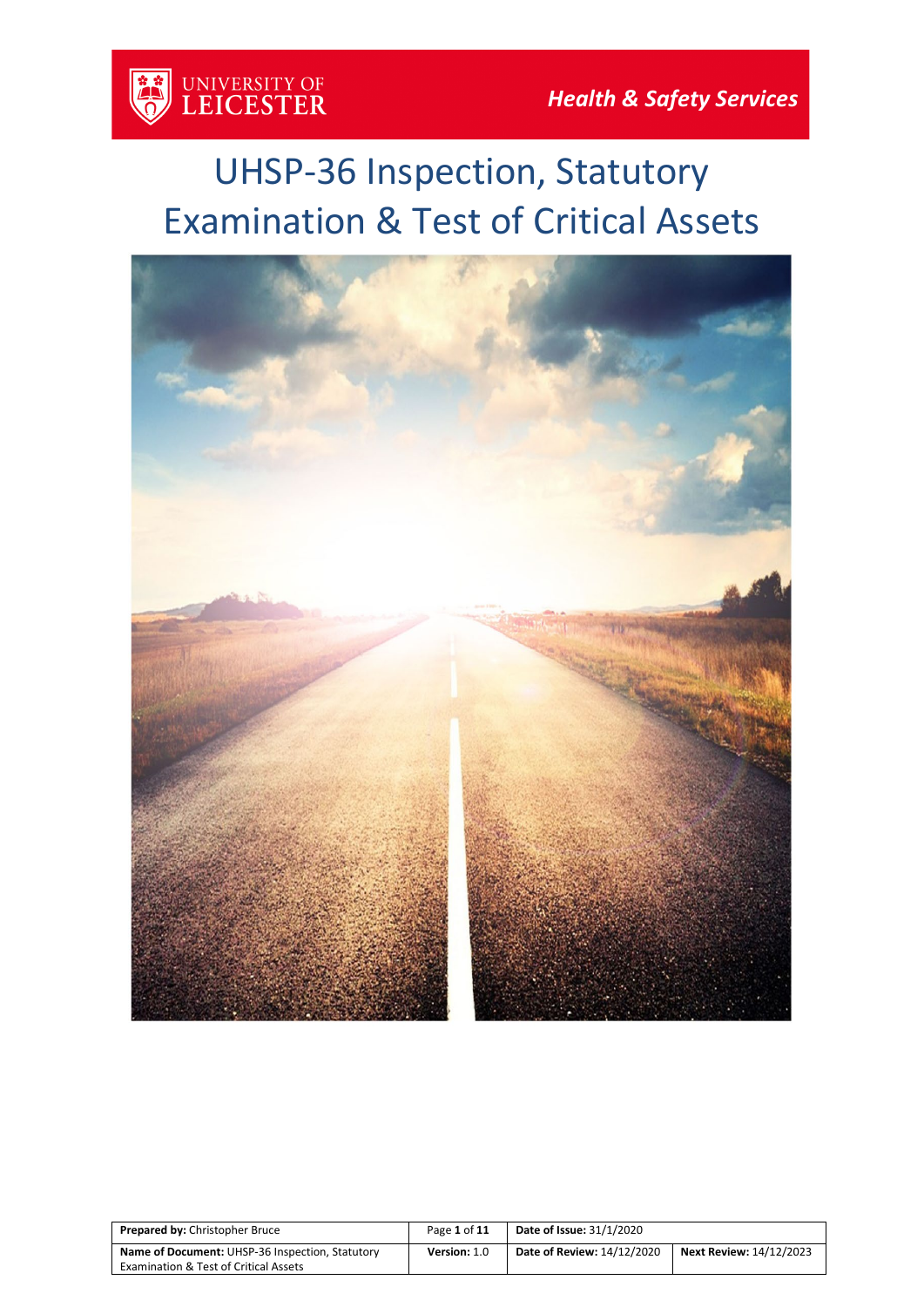

## **1. Objective**

The University of Leicester's Health and Safety Policy states that the Heads of Schools, Departments or Corporate Service Divisions have the responsibility to ensure that equipment provided for use at work is maintained in a safe condition. Specific legislation places a statutory duty upon the University with regard to the management of pressure systems, lifting equipment, electrical plant, power presses, local exhaust ventilation, scaffolding, ladders and radiation monitors. In these circumstances, the law requires the inspection, examination and testing of equipment to be undertaken by a competent person. In addition, formal written schemes of examination may be required to undertake examination of certain pieces of equipment.

This document details the University of Leicester's requirements for statutory inspections for relevant equipment. By doing so, the University of Leicester complies with the requirements of the following legislation

- Lifting Operations and Lifting Equipment Regulations 1998 (LOLER)
- Provision and use of work Equipment Regulations 1998 (PUWER)
- Pressure System Safety regulations 2000 (PSSR)
- Control of Substances Hazardous to Health (as amended) 2002 (COSHH)
- The Work at Height Regulations 2005
- Ionising Radiations Regulations 2017 (IRR)

### **2. Scope**

This document covers all equipment, plant, fixed wiring, local exhaust ventilation, lifting equipment, scaffolding, ladders, stepladders and radiation monitors that are used at the University of Leicester that requires a statutory examination and test as per health and safety or other legislation. Appendix 1 summarises the equipment type, frequency of testing and who is responsible for the testing.

## **3. Definitions**

**Responsible person:** A person within an operational area who has been assigned management / organisational responsibilities in relation to statutory inspections.

**Competent person:** Competent person have the skills, knowledge, experience and authority to manage statutory inspections within their area of specialism. A competent person may also carry out maintenance and testing where their knowledge, skills, training and experience permit this (and where they hold the appropriate licences – where applicable).

**Authorising Engineer (AE):** A person designated by the University to provide independent auditing and advice on critical assets and systems and to review and witness documentation on validation.

## **4. Responsibilities**

#### **Executive Board will**

• Provide leadership to ensure that these procedures are followed, including the provision of adequate resources

#### **Director of Asset Management & Compliance is responsible for:**

• Ensuring that this policy is implemented within Estates and Digital Services-controlled areas

| <b>Prepared by: Christopher Bruce</b>                  | Page 1 of 11 | <b>Date of Issue: 31/1/2020</b>   |                                |
|--------------------------------------------------------|--------------|-----------------------------------|--------------------------------|
| <b>Name of Document: UHSP-36 Inspection, Statutory</b> | Version: 1.0 | <b>Date of Review: 14/12/2020</b> | <b>Next Review: 14/12/2023</b> |
| <b>Examination &amp; Test of Critical Assets</b>       |              |                                   |                                |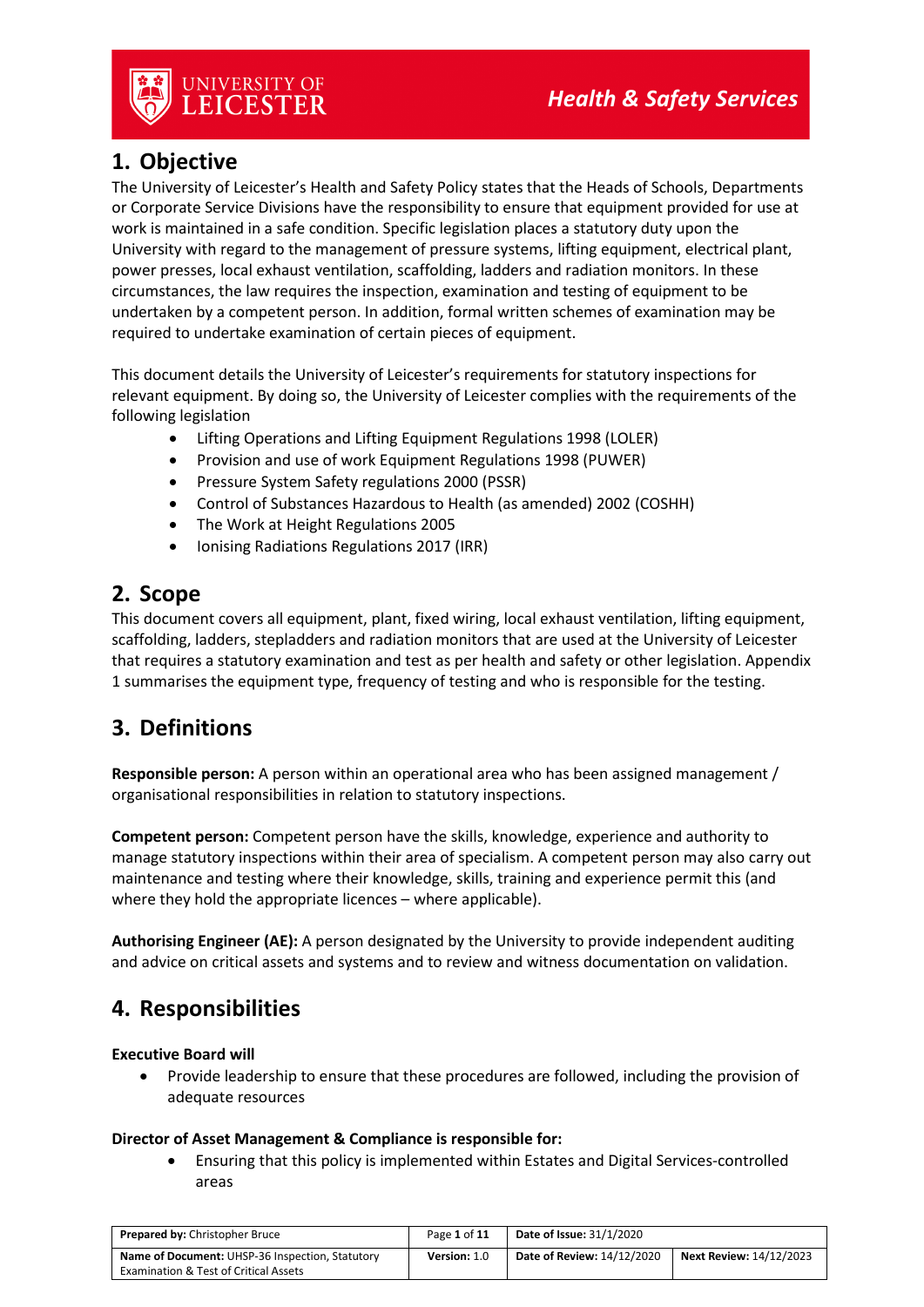

- Appointing a responsible person in writing in order to manage statutory inspections and testing of equipment or plant in their area / under their day-to-day control or for which they are responsible for as detailed in Appendix 1
- Ensuring sufficient resources are available in order for the responsible person to discharge their duties

#### **Heads of Schools, Departments or Corporate Service Divisions will:**

UNIVERSITY OF<br>**LEICESTER** 

- Ensure that this policy is implemented in their area of responsibility
- Appoint a responsible person (or persons) in writing in order to manage statutory inspections and testing of equipment or plant in their area / under their day-to-day control
- Ensure that a suitable and sufficient asset list for equipment within its area of responsibility is developed and maintained
- Ensure that sufficient resources are available in order for the responsible person to discharge their duties

#### **The responsible person who has been appointed in writing for assets under their management will:**

- Where a system is in place, use the University of Leicester asset management system to maintain a list of all equipment in use by their department/school or division that requires statutory inspection
- Update the asset management system as and when new assets are procured or old assets are no longer in use, and where there is no existing asset list, develop their own
- Ensure that no new piece of equipment requiring a statutory inspection goes into use without first being formally inspected (including after refurbishment of a space)
- Ensure that all equipment requiring a written scheme of examination has a scheme in place.
- Liaise with the relevant inspection body to ensure that all necessary inspections are carried out
- Receive inspection reports following a statutory examination and will act accordingly to keep the asset in service, arrange repair or remove from use
- Ensure that any equipment under their day to day control without an appropriate written scheme of examination, statutory examination or relevant inspection is removed from service until such time as a required inspection has been undertaken
- Consult Estates & Digital Services when purchasing equipment that has a significant interface with Estates fixed assets (i.e. fixed electrical and mechanical equipment)
- Ensure that remedial action (as advised by the competent person) is carried out before the equipment is put back into use

#### **Equipment users will:**

- Use all equipment for the use for which it has been intended and in accordance with relevant safety instructions
- Report any defects in equipment immediately to their line manager
- Consult Estates & Digital Services when purchasing equipment that has a significant interface with Estates fixed assets (i.e. fixed electrical and mechanical equipment)

#### **Health and Safety Services are responsible for:**

| <b>Prepared by: Christopher Bruce</b>            | Page 2 of 11 | <b>Date of Issue: 31/1/2020</b> |                                |
|--------------------------------------------------|--------------|---------------------------------|--------------------------------|
| Name of Document: UHSP-36 Inspection, Statutory  | Version: 1.0 | Date of Review: 14/12/2020      | <b>Next Review: 14/12/2023</b> |
| <b>Examination &amp; Test of Critical Assets</b> |              |                                 |                                |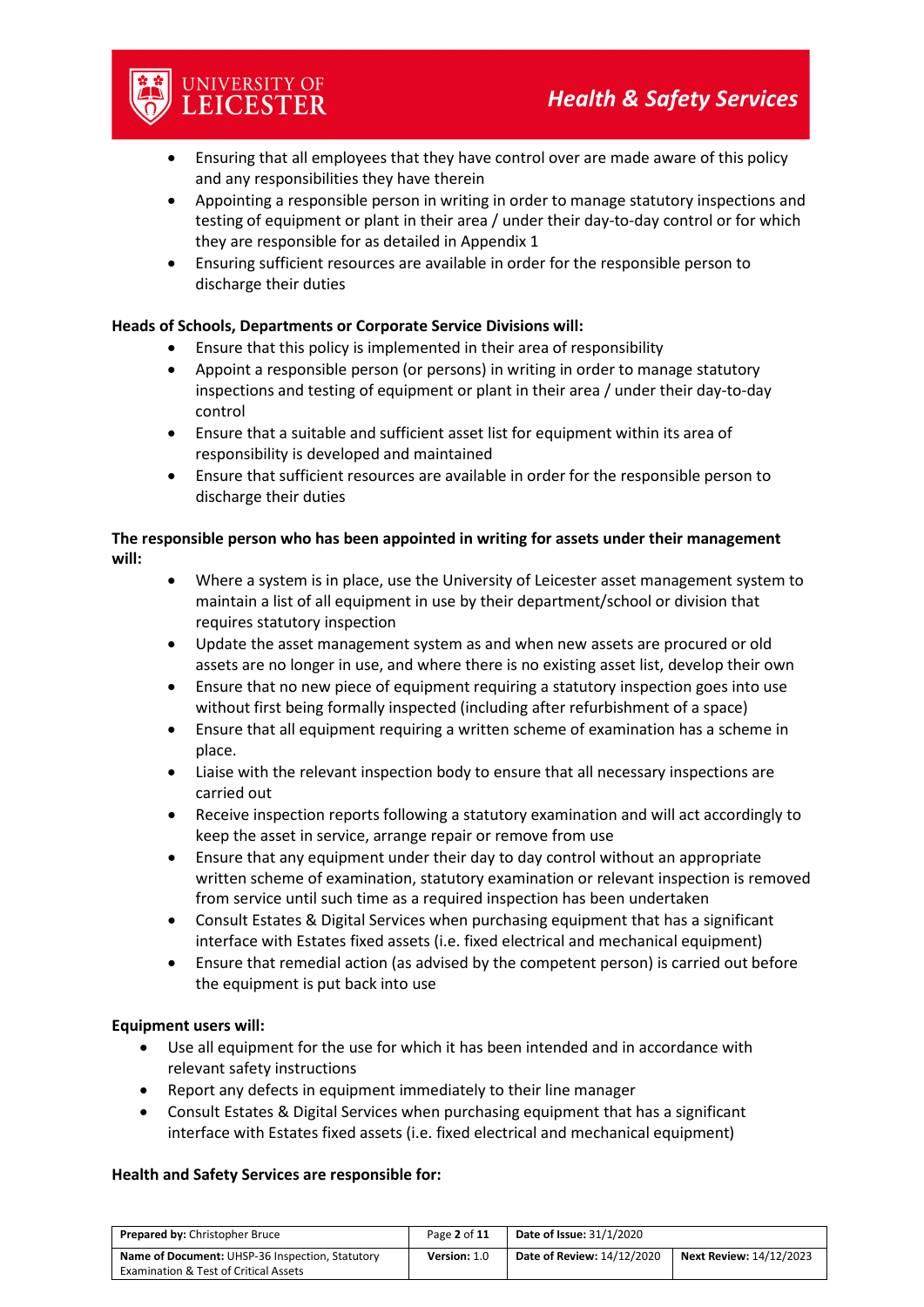

- Advising on matters relating to pressure systems, including any changes in legislation and how these impact on the University activities
- Reviewing the effectiveness of this policy and advising on changes
- Put in place procedures for annual calibration of radiation monitors

#### **The competent person (normally a third party contracted to provide this service) will:**

- If the equipment is safe for use, suitably mark the equipment and issue a certificate allowing its use or continued use, (they may recommend non-critical repairs); or,
- If the equipment is not considered safe for use, issue a notice prohibiting its use. Details as to the reasons why the use has been prohibited will be provided to the responsible person or delegated deputy on the day of inspection
- The competent person is responsible for advising on required remedial action to make the equipment safe

### **5. Arrangements**

All equipment, plant, fixed wiring, local exhaust ventilation, lifting equipment, scaffolding, ladders and radiation monitors must be tested within the frequencies stipulated within the applicable legislation or in a specific written scheme of examination. The responsibility for arranging statutory inspections varies between equipment type and this is summarised in Appendix 1. This includes equipment new to the University and includes equipment that is hired, leased or borrowed.

When equipment has been installed without the knowledge of Estates and Digital Services, AND Estates and Digital Services have responsibility for undertaking inspections, those Departments/Divisions WILL assume responsibility for arranging inspection until such time as the responsible person in Estates and Digital services agrees in writing to undertake the necessary inspections.

#### **Putting equipment into service for the first time**

Any equipment relevant under this policy will need to be certified to ensure compliance with legislation. Any equipment that is acquired without the relevant certification will have to undergo inspection, examination and / or testing as determined by the competent person, before it is brought into service for the first time.

It is the responsibility of those procuring the equipment to obtain all relevant paperwork. However, equipment such as local exhaust ventilation will need to be commissioned by the installation engineer or other suitable competent person before use. Further, pressure systems will require a written scheme of examination produced by the University's authorising engineer and approved by the University's insurer before the system can be brought into use for the first time. Therefore, new pressure systems should be notified to LMP through the Estates asset management team and then directly to the University's insurer.

The responsible person for each area must ensure that all equipment requiring inspection is managed appropriately. Where the University has an asset management system in place, this should be used.

#### **Inspections, examinations & tests**

There is no grace period for inspections required under this policy, therefore all inspections MUST be carried out prior to the expiration of the current test period. If an inspection is not undertaken prior

| <b>Prepared by: Christopher Bruce</b>                  | Page 3 of 11 | <b>Date of Issue: 31/1/2020</b>                                     |  |
|--------------------------------------------------------|--------------|---------------------------------------------------------------------|--|
| <b>Name of Document: UHSP-36 Inspection, Statutory</b> | Version: 1.0 | <b>Date of Review: 14/12/2020</b><br><b>Next Review: 14/12/2023</b> |  |
| <b>Examination &amp; Test of Critical Assets</b>       |              |                                                                     |  |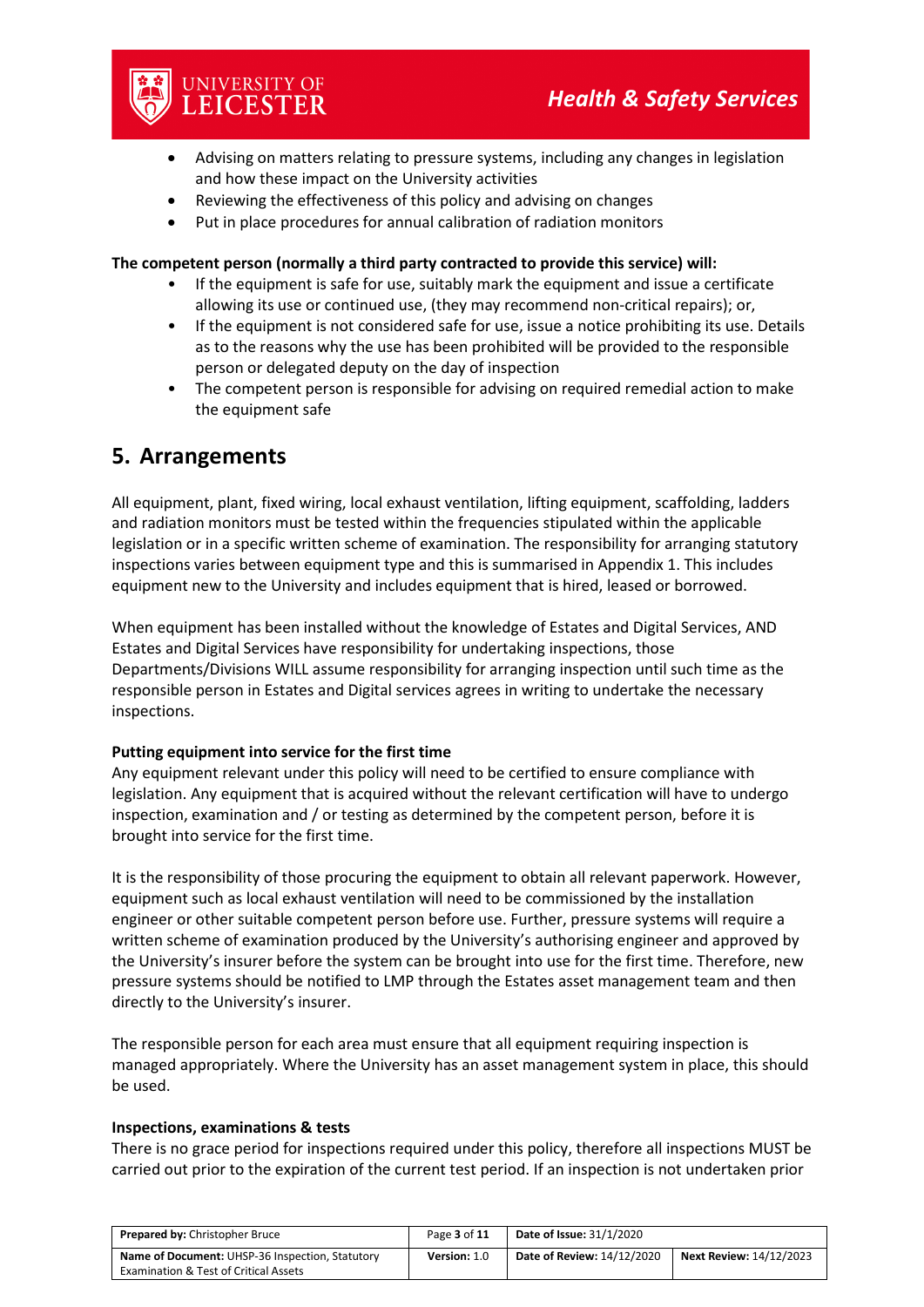

to the expiration of the current test, the equipment MUST be removed from use until it has been inspected.

#### **Ducted fume cupboards and fixed compressed gas installations**

Estates and Digital services arranges the contract for examinations of ducted fume cupboards, fixed compressed gas installations. For fume cupboards and fixed compressed gas installations, inspections will be coordinated via the Estates Compliance team and the departmental responsible person. Requests to carry out these inspections will be issued in advance of the expiration of the current test period.

All failures should be reported to the responsible person on the day of inspection and the equipment removed from service. Details of test failures, pass certification will be received by the Estates asset management team and these will be distributed to the competent person within 10 days of them being received. The Estates asset management team will arrange repairs of ducted fume cupboards and fixed gas installations as required.

#### **Pressure systems**

For pressure systems, the contract for statutory examination and test is arranged with the University Insurer. The responsible person in the department / division will need to contact the appointed competent person to arrange the necessary inspection prior to the current test period expiring. In addition, coordination with a service engineer may be required to prepare the equipment prior to inspection.

Pass / fail certificates are uploaded into PRIME for viewing. Any pressure systems that fail an inspection must be immediately removed from use until they are repaired and certified as safe for use. It is the responsibility of the Department / Division to arrange any repair or undertake the recommendations of the insurer for pressure systems that they own.

#### **All other equipment including recirculating fume cupboards and microbiological safety cabinets**

For all other equipment, refer to Appendix 1 for the responsibility for arranging and undertaking inspections and undertake any repairs. The responsible person should satisfy themselves of the competency of any person they use to undertake inspections on their behalf. Any equipment that fails an inspection must be removed from service until it has been suitably repaired and certified as safe to use.

| Date of Issue | <b>Version number</b> | Amendments Made                   |
|---------------|-----------------------|-----------------------------------|
| 31/01/2020    |                       | First issue                       |
| 12/12/2020    |                       | Reformatted and update ECS to EDS |

#### **5. Revision History**

| <b>Prepared by: Christopher Bruce</b>            | Page 4 of 11 | <b>Date of Issue: 31/1/2020</b>                                     |  |  |
|--------------------------------------------------|--------------|---------------------------------------------------------------------|--|--|
| Name of Document: UHSP-36 Inspection, Statutory  | Version: 1.0 | <b>Date of Review: 14/12/2020</b><br><b>Next Review: 14/12/2023</b> |  |  |
| <b>Examination &amp; Test of Critical Assets</b> |              |                                                                     |  |  |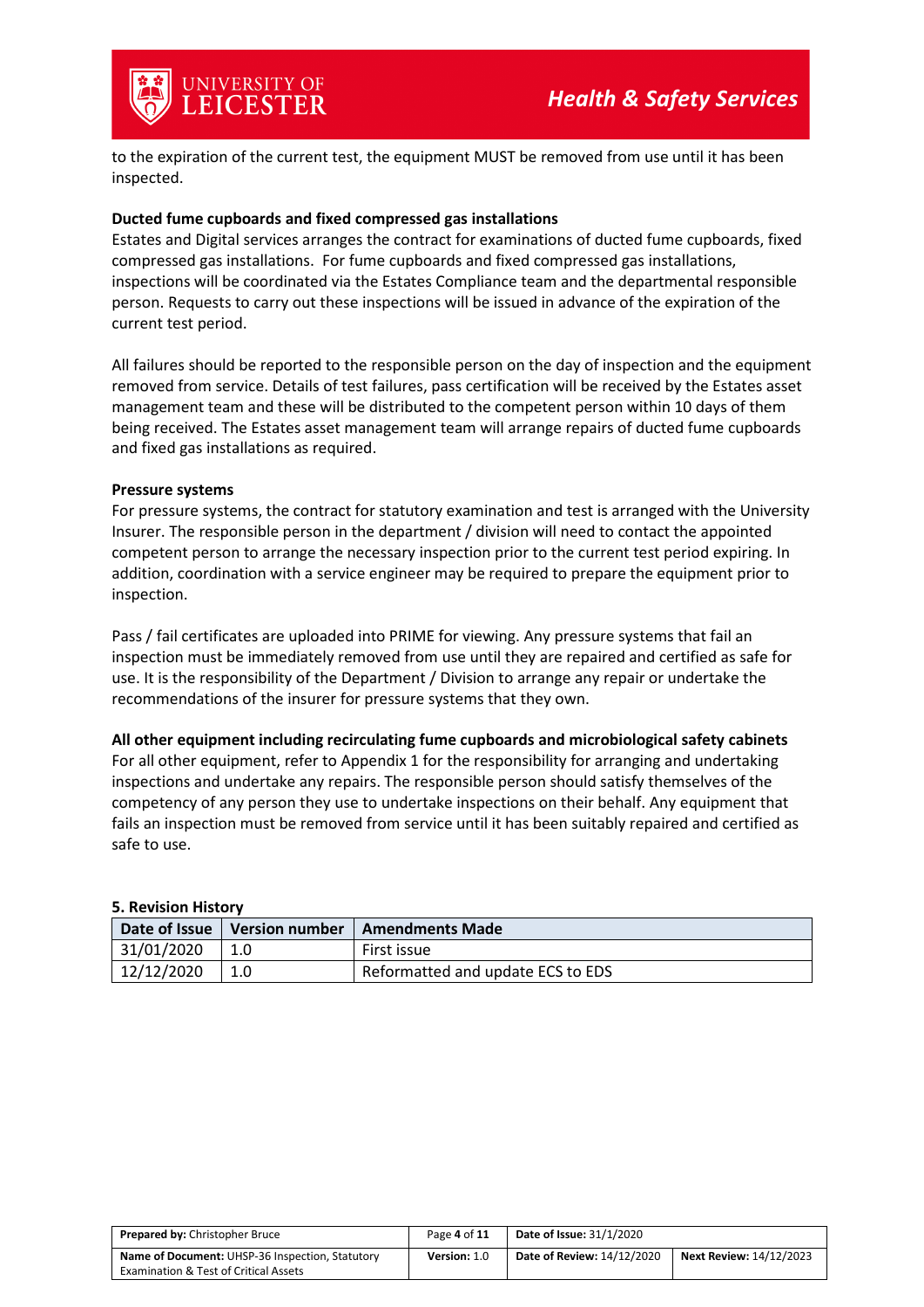#### **Appendix 1: Inspection frequency & responsibility**

The following list has been compiled and attempts made to make it as comprehensive as possible. However, please do not treat the list as exhaustive and if there is any uncertainty as to whether a piece of equipment requires an inspection, advice should be sought from Health and Safety Services.

| <b>Electrical and Mechanical</b> |                    |                                         |                       |  |  |  |
|----------------------------------|--------------------|-----------------------------------------|-----------------------|--|--|--|
| <b>Plant/Equipment</b>           | <b>Applicable</b>  | <b>Frequency of test</b>                | <b>Responsibility</b> |  |  |  |
| type                             | <b>Legislation</b> |                                         |                       |  |  |  |
| <b>Alternator</b>                | <b>PUWER</b>       | 12 months                               | Department/Division   |  |  |  |
| <b>Control panels</b>            | <b>PUWER</b>       | 24 months                               | Department/Division   |  |  |  |
| Engines, motors,                 | <b>PUWER</b>       | 24 months                               | Department/Division   |  |  |  |
| pumps, and                       |                    |                                         |                       |  |  |  |
| compressors                      |                    |                                         |                       |  |  |  |
| <b>Fixed wiring</b>              | <b>PUWER</b>       | 3 or 5 years<br>depending on type of    | Department/Division   |  |  |  |
| <b>Gearboxes</b>                 | <b>PUWER</b>       | location<br>24 months                   | Department/Division   |  |  |  |
|                                  |                    |                                         |                       |  |  |  |
| <b>Generators</b>                | <b>PUWER</b>       | 12 months                               | Department/Division   |  |  |  |
| <b>High voltage</b>              | <b>PUWER</b>       | Subject to specialist                   | Department/Division   |  |  |  |
| equipment                        |                    | advice from AE                          |                       |  |  |  |
| F-Gas / natural gas<br>supply    | <b>PUWER</b>       | Subject to specialist<br>advice from AE | Department/Division   |  |  |  |

| <b>Lift and Crane</b>        |                    |                          |                            |
|------------------------------|--------------------|--------------------------|----------------------------|
| <b>Plant/Equipment</b>       | <b>Applicable</b>  | <b>Frequency of test</b> | <b>Responsibility</b>      |
| type                         | <b>Legislation</b> |                          |                            |
| Crane                        | <b>PUWER/LOLER</b> | 12 months                | Department/Division        |
| <b>Dock levellers</b>        | PUWER/LOLER        | 12 months                | Department/Division        |
| <b>Excavators and</b>        | <b>PUWER/LOLER</b> | 12 months                | Department/Division        |
| loading shovels              |                    |                          |                            |
| <b>Forklift trucks</b>       | PUWER/LOLER        | 12 months                | Department/Division        |
| <b>Forklift trucks with</b>  | <b>PUWER/LOLER</b> | 6 months                 | Department/Division        |
| person carrying              |                    |                          |                            |
| <b>attachments</b>           |                    |                          |                            |
| <b>Lifting appliances</b>    | PUWER/LOLER        | 12 months                | Department/Division        |
| <b>Lifting machines</b>      | <b>PUWER/LOLER</b> | 12 months                | <b>Department/Division</b> |
| Lifts-Goods                  | PUWER/LOLER        | 12 months                | <b>Estates and Digital</b> |
| <b>Including associated</b>  |                    |                          | <b>Services</b>            |
| lifting beams                |                    |                          |                            |
| <b>Lifts-Passenger</b>       | <b>PUWER/LOLER</b> | 6 months                 | <b>Estates and Digital</b> |
| <b>Including associated</b>  |                    |                          | <b>Services</b>            |
| lifting beams                |                    |                          |                            |
| Lorry mounted                | PUWER/LOLER        | 12 months                | Department/Division        |
| cranes                       |                    |                          |                            |
| <b>Motor vehicle lifting</b> | PUWER/LOLER        | 12 months                | Department/Division        |
| tables                       |                    |                          |                            |

| <b>Prepared by: Christopher Bruce</b>            | Page 5 of 11 | <b>Date of Issue: 31/1/2020</b>   |                                |
|--------------------------------------------------|--------------|-----------------------------------|--------------------------------|
| Name of Document: UHSP-36 Inspection, Statutory  | Version: 1.0 | <b>Date of Review: 14/12/2020</b> | <b>Next Review: 14/12/2023</b> |
| <b>Examination &amp; Test of Critical Assets</b> |              |                                   |                                |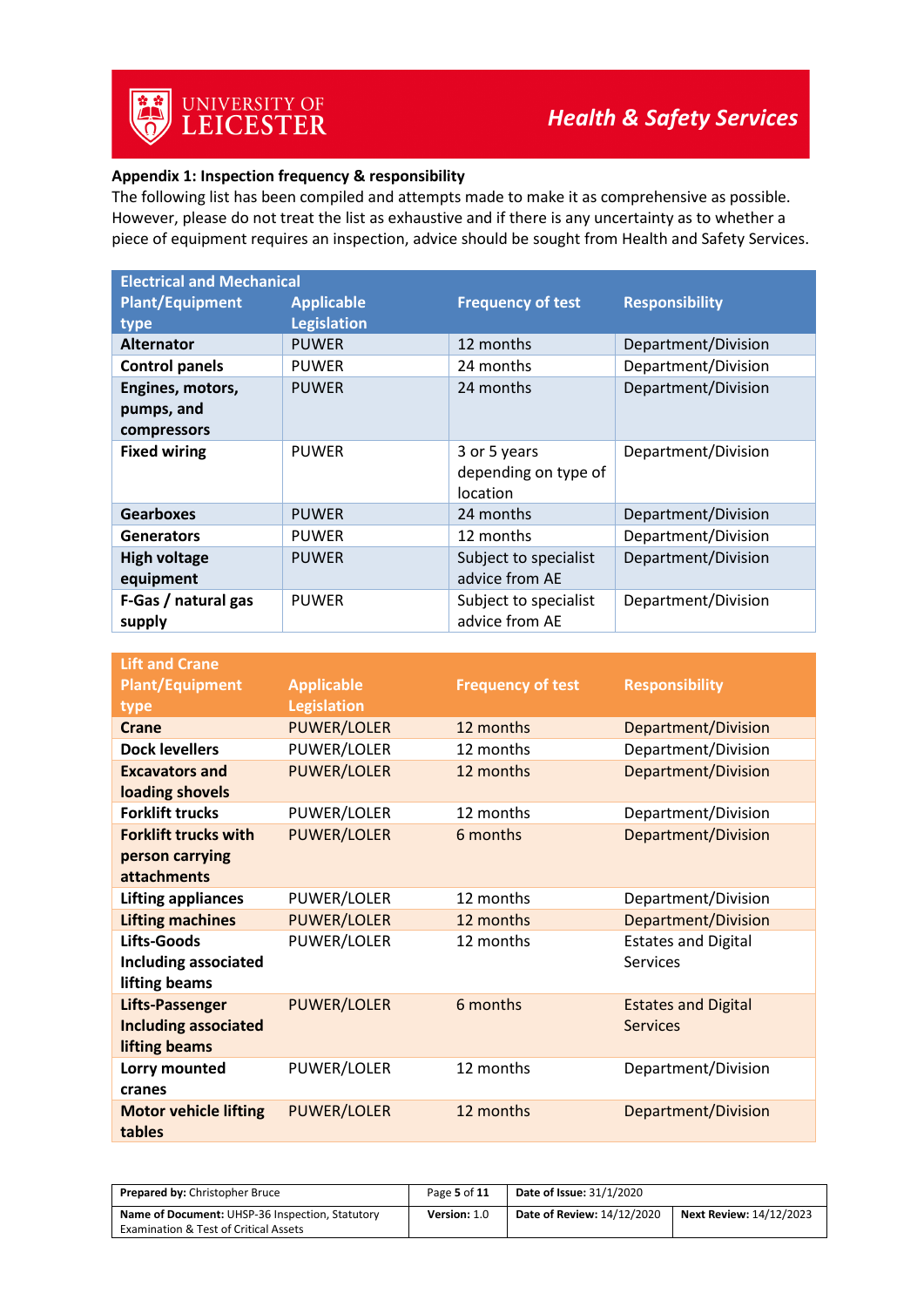## *Health & Safety Services*

| <b>Lift and Crane</b>                                                           |                    |                                                |                                               |
|---------------------------------------------------------------------------------|--------------------|------------------------------------------------|-----------------------------------------------|
| <b>Plant/Equipment</b>                                                          | <b>Applicable</b>  | <b>Frequency of test</b>                       | <b>Responsibility</b>                         |
| type                                                                            | <b>Legislation</b> |                                                |                                               |
| <b>Motor vehicle lifting</b>                                                    | PUWER/LOLER        | 6 months                                       | Department/Division                           |
| tables used for                                                                 |                    |                                                |                                               |
| person carrying                                                                 |                    |                                                |                                               |
| <b>Pallet trucks</b>                                                            | <b>PUWER/LOLER</b> | 12 months                                      | <b>Department/Division</b>                    |
| <b>Separate lifting</b><br>accessories                                          | PUWER/LOLER        | 12 months                                      | Department/Division                           |
| <b>Window cleaning</b><br>equipment and<br>building<br>maintenance<br>equipment | <b>PUWER/LOLER</b> | 6 months                                       | <b>Estates and Digital</b><br><b>Services</b> |
| Any other lifting<br>equipment used for<br>persons                              | PUWER/LOLER        | 6 months                                       | Department/Division                           |
|                                                                                 |                    |                                                |                                               |
| <b>Power Press</b>                                                              |                    |                                                |                                               |
| <b>Plant/Equipment</b>                                                          | <b>Applicable</b>  | <b>Frequency of test</b>                       | <b>Responsibility</b>                         |
| type                                                                            | <b>Legislation</b> |                                                |                                               |
| <b>Guard and protective</b><br>devices                                          | <b>PUWER</b>       | 12 months                                      | Department/Division                           |
| Electric/hydraulic<br><b>Guillotine (metal)</b>                                 | <b>PUWER</b>       | 12 months                                      | Department/Division                           |
| Electric/hydraulic<br><b>Guillotine (paper)</b>                                 | <b>PUWER</b>       | 6 months                                       | Department/Division                           |
| <b>Injection moulding</b><br>machine (moulding<br>machinery)                    | <b>PUWER</b>       | 12 months                                      | Department/Division                           |
| <b>Power press</b>                                                              | <b>PUWER</b>       | 6 months-<br>interlocking and<br>photoelectric | Department/Division                           |
| <b>Press brakes</b>                                                             | <b>PUWER</b>       | 6 months                                       | Department/Division                           |
| <b>Wood working</b><br>machines                                                 | <b>PUWER</b>       | 12 months                                      | Department/Division                           |
|                                                                                 |                    |                                                |                                               |

| <b>Pressure Equipment</b><br><b>Plant/Equipment</b><br>type                                         | <b>Applicable</b><br><b>Legislation</b> | <b>Frequency of test</b><br>(unless otherwise<br>stipulated in the<br><b>Written Scheme)</b> |                            |                                     | <b>Responsibility</b>               |
|-----------------------------------------------------------------------------------------------------|-----------------------------------------|----------------------------------------------------------------------------------------------|----------------------------|-------------------------------------|-------------------------------------|
| Air receivers<br>(excluding<br>compressors)                                                         | <b>PSSR 2000</b>                        | 26 months                                                                                    |                            | <b>Estates and Digital services</b> |                                     |
| <b>Autoclaves</b>                                                                                   | <b>PSSR 2000</b>                        | 14 months                                                                                    |                            |                                     | Department/Division                 |
| <b>Blowdown Vessels</b>                                                                             | <b>PSSR 2000</b>                        | Same periodicity of<br>the boiler to which it                                                |                            |                                     | <b>Estates and Digital services</b> |
| Prepared by: Christopher Bruce                                                                      |                                         | Date of Issue: 31/1/2020<br>Page 6 of 11                                                     |                            |                                     |                                     |
| Name of Document: UHSP-36 Inspection, Statutory<br><b>Examination &amp; Test of Critical Assets</b> |                                         | Version: 1.0                                                                                 | Date of Review: 14/12/2020 |                                     | <b>Next Review: 14/12/2023</b>      |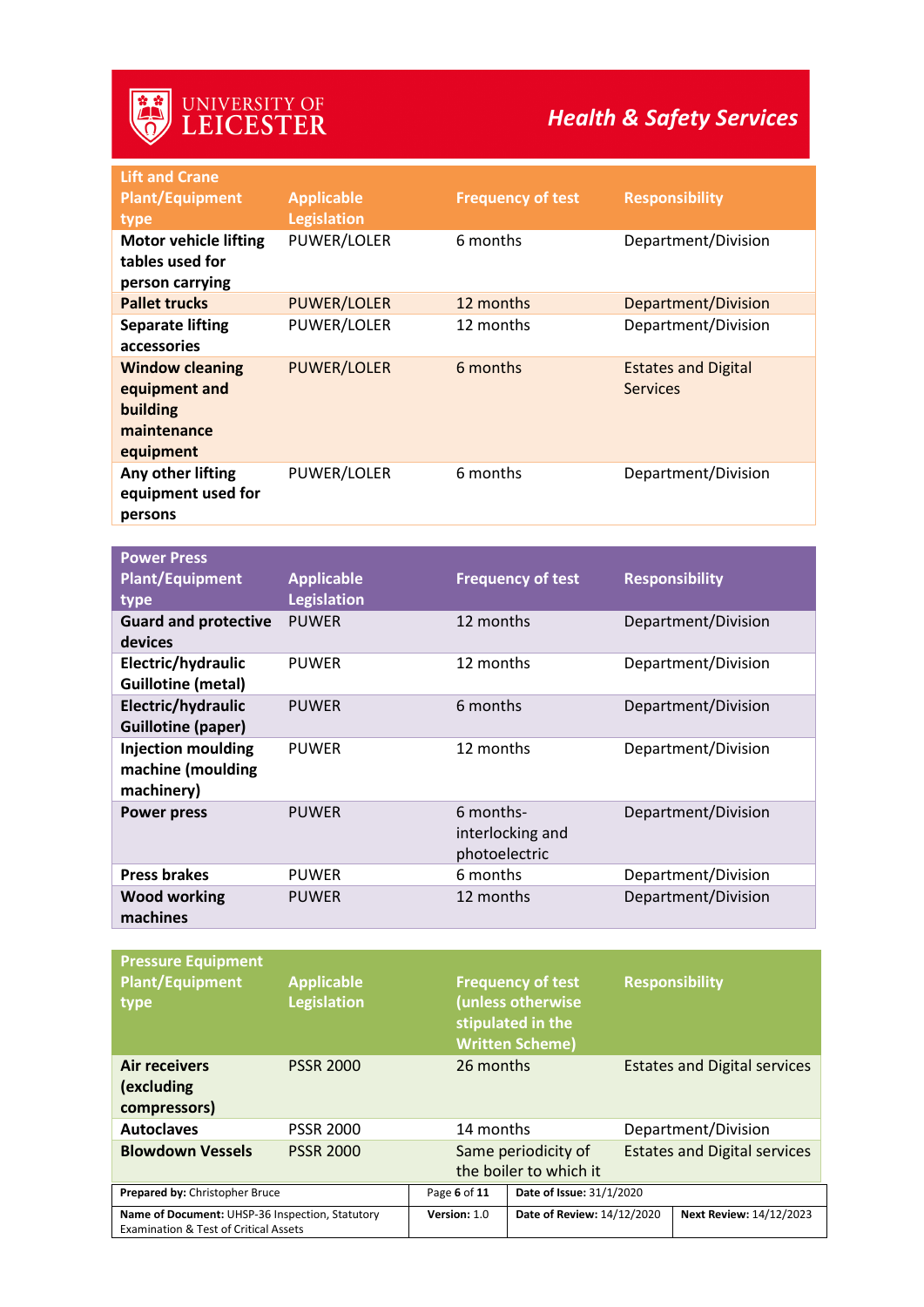| <b>Pressure Equipment</b>                       |                                         |                          |                                               |                 |                                     |
|-------------------------------------------------|-----------------------------------------|--------------------------|-----------------------------------------------|-----------------|-------------------------------------|
| <b>Plant/Equipment</b><br>type                  | <b>Applicable</b><br><b>Legislation</b> |                          | <b>Frequency of test</b><br>(unless otherwise |                 | <b>Responsibility</b>               |
|                                                 |                                         |                          | stipulated in the<br><b>Written Scheme)</b>   |                 |                                     |
|                                                 |                                         |                          | is connected: Shell                           |                 |                                     |
|                                                 |                                         |                          | Boiler $-14$ months                           |                 |                                     |
|                                                 |                                         |                          | Water tube boiler -                           |                 |                                     |
|                                                 |                                         | 26 months                |                                               |                 |                                     |
| <b>Bulk storage vessels</b>                     | <b>PSSR 2000</b>                        |                          | Will vary depending                           |                 | <b>Estates and Digital services</b> |
|                                                 |                                         |                          | on risk assessment                            |                 |                                     |
| Café boilers (eg<br>espresso machine)           | <b>PSSR 2000</b>                        | 14 months                |                                               |                 | Department/Division                 |
| <b>Calorifiers</b>                              | <b>PSSR 2000</b>                        | 26 months                |                                               |                 | <b>Estates and Digital services</b> |
| <b>Compressed gas</b>                           | <b>PSSR 2000</b>                        |                          | Subject to specialist                         |                 | Gas cylinder owner eg               |
| cylinders & pipelines                           |                                         | advice from AE           |                                               |                 | <b>BOC, Air Liquide</b>             |
| <b>Fixed compressed</b>                         | <b>PSSR 2000</b>                        | 12 months                |                                               |                 | <b>Estates and Digital</b>          |
| gas cylinder                                    |                                         |                          | Regulators replaced                           | <b>Services</b> |                                     |
| installations                                   |                                         | 60 months<br>12 months   |                                               |                 |                                     |
| <b>Non-fixed</b><br>compressed gas              | <b>PSSR 2000</b>                        |                          | Regulators replaced                           |                 | <b>Departments/Divisions</b>        |
| cylinder installations                          |                                         | 60 months                |                                               |                 |                                     |
| Refillable gas tanks                            | <b>PSSR 2000</b>                        | As per written           |                                               |                 | Department/Division                 |
| eg nitrogen or argon                            |                                         | scheme                   |                                               |                 | (arranged through BOC,              |
| stores                                          |                                         |                          |                                               |                 | Air Liquide etc)                    |
| <b>Portable</b>                                 | <b>PSSR 2000</b>                        | >250 bar litre           |                                               |                 | Department/Division                 |
| <b>Compressors</b>                              |                                         |                          |                                               |                 |                                     |
| <b>Fixed Compressors in</b>                     | <b>PSSR 2000</b>                        | >250bar litre            |                                               |                 | <b>Estates and Digital</b>          |
| plant rooms                                     |                                         |                          |                                               | <b>Services</b> |                                     |
| <b>Fixed Compressors in</b><br>rooms other than | <b>PSSR 2000</b>                        | >250 bar litre           |                                               |                 | Department/Division                 |
| plant rooms                                     |                                         |                          |                                               |                 |                                     |
| <b>Hot water boilers</b>                        | <b>PSSR 2000</b>                        |                          | PUWER - 24 months                             |                 | <b>Estates and Digital</b>          |
|                                                 |                                         |                          | PUWER applies to                              | <b>Services</b> |                                     |
|                                                 |                                         |                          | those boilers in                              |                 |                                     |
|                                                 |                                         | which the                |                                               |                 |                                     |
|                                                 |                                         |                          | temperature is below                          |                 |                                     |
|                                                 |                                         |                          | $100^{\circ}$ C. PSSR - 14                    |                 |                                     |
|                                                 |                                         |                          | months. PSSR applies                          |                 |                                     |
|                                                 |                                         |                          | to those boilers in                           |                 |                                     |
|                                                 |                                         |                          | which the water                               |                 |                                     |
|                                                 |                                         | above 100°C              | temperature is at or                          |                 |                                     |
| <b>Jacket Reactor</b>                           | <b>PSSR 2000</b>                        |                          | Will vary depending                           |                 | Departments/Divisions               |
| <b>Vessels</b>                                  |                                         |                          | on risk assessment                            |                 |                                     |
| <b>NMR and MRI</b>                              | <b>PSSR 2000</b>                        | As per written<br>scheme |                                               |                 | Departments/Divisions               |
| <b>Pressurisation units</b>                     | <b>PSSR 2000</b>                        | 60 months                |                                               |                 | <b>Estates and Digital services</b> |
| Prepared by: Christopher Bruce                  |                                         | Page 7 of 11             | Date of Issue: 31/1/2020                      |                 |                                     |
| Name of Document: UHSP-36 Inspection, Statutory |                                         | Version: 1.0             | Date of Review: 14/12/2020                    |                 | Next Review: 14/12/2023             |
| Examination & Test of Critical Assets           |                                         |                          |                                               |                 |                                     |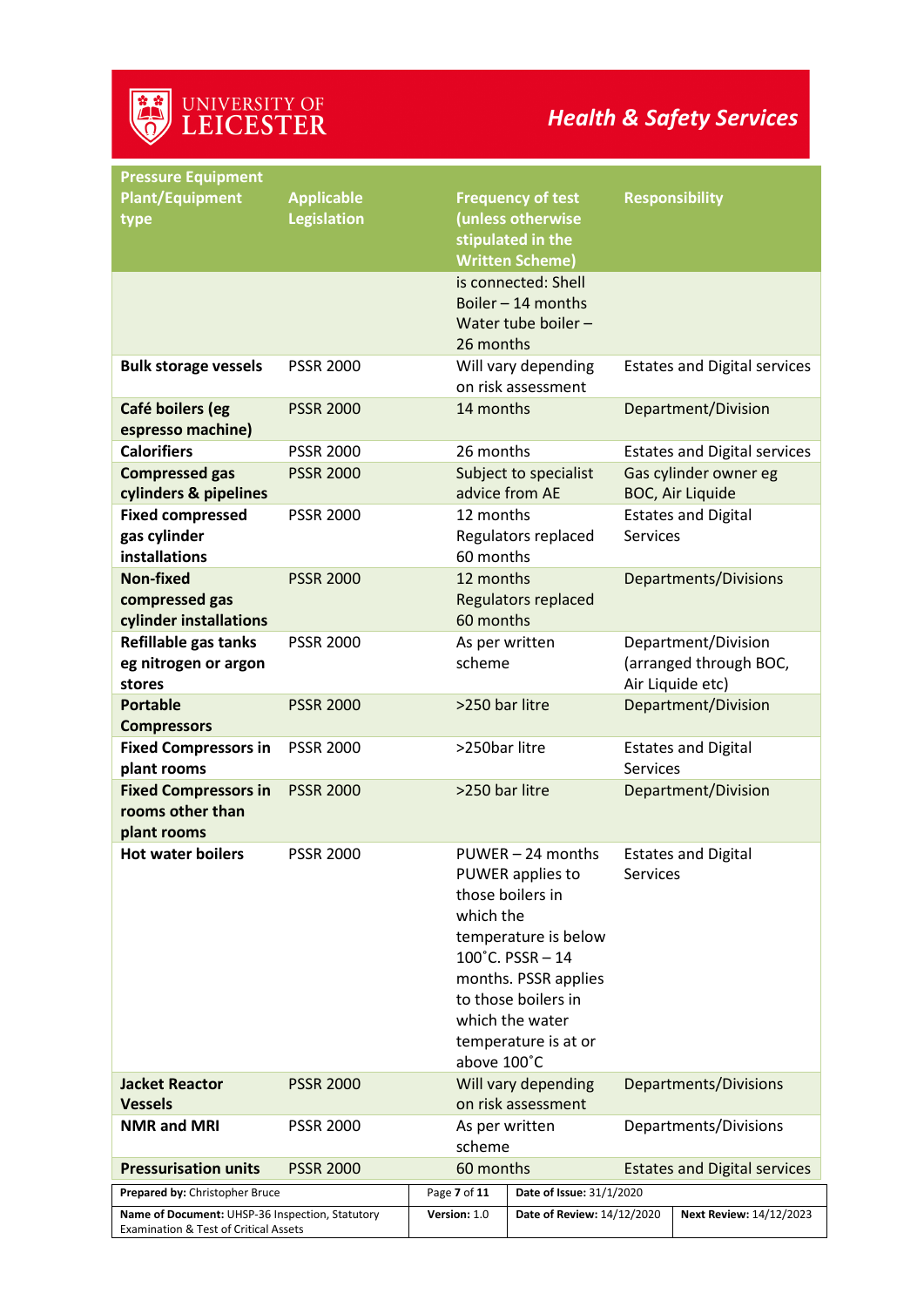## *Health & Safety Services*

| <b>Pressure Equipment</b><br><b>Plant/Equipment</b><br>type | <b>Applicable</b><br><b>Legislation</b>      | <b>Frequency of test</b><br>(unless otherwise<br>stipulated in the<br><b>Written Scheme)</b>                                             | <b>Responsibility</b>                                        |
|-------------------------------------------------------------|----------------------------------------------|------------------------------------------------------------------------------------------------------------------------------------------|--------------------------------------------------------------|
| <b>Refrigeration and air</b><br>conditioning plant          | <b>PSSR 2000</b>                             | 48 months                                                                                                                                | <b>Estates and Digital services</b>                          |
| <b>Steam boilers</b>                                        | <b>PSSR 2000</b>                             | <b>Horizontal Multi-</b><br>tubular Boilers;<br><b>Vertical Boilers;</b><br>Autoclaves - 14<br>months Water-tube<br>Boilers - 26 months. | Departments/Divisions<br><b>Estates and Digital services</b> |
| <b>Steam Vessels</b>                                        | <b>PSSR 2000</b>                             | 26 months                                                                                                                                | Departments/Divisions                                        |
| <b>Natural gas pipelines</b>                                | <b>Gas Safety</b><br><b>Regulations 1998</b> | Subject to specialist<br>advice from AE                                                                                                  | <b>Estates and Digital</b><br><b>Services</b>                |
|                                                             |                                              |                                                                                                                                          |                                                              |

| <b>Local Exhaust &amp; Specialist Ventilation Plant/Equipment</b>             |                                         |                                                                             |                                               |  |
|-------------------------------------------------------------------------------|-----------------------------------------|-----------------------------------------------------------------------------|-----------------------------------------------|--|
| <b>Equipment type</b>                                                         | <b>Applicable</b><br><b>Legislation</b> | <b>Frequency of test</b>                                                    | <b>Responsibility for testing</b>             |  |
| <b>Ducted Fume</b><br>cupboards                                               | <b>COSHH</b>                            | 14 months                                                                   | <b>Estates and Digital</b><br><b>Services</b> |  |
| <b>Recirculating fume</b><br>cupboard                                         | <b>COSHH</b>                            | 14 months                                                                   | Department/Division                           |  |
| Microbiological<br>safety cabinets<br>(ducted or<br>recirculating)            | <b>COSHH</b>                            | 14 <sub>months</sub>                                                        | Department/Division                           |  |
| <b>Local exhaust</b><br>ventilation (LEV)<br>systems otherwise<br>not defined | <b>COSHH</b>                            | 14 months                                                                   | Department/Division                           |  |
| <b>Shot blast cabinets</b>                                                    | <b>COSHH</b>                            | New casting: 1<br>month Abrading<br>metal: 6 months All<br>other: 14 months | Department/Division                           |  |
| <b>Spray booths</b>                                                           | <b>COSHH</b>                            | 14 months                                                                   | Department/Division                           |  |
| <b>Kitchen vents</b>                                                          | Workplace H&S Regs                      | Subject to specialist<br>advice from AE                                     | Department/Division                           |  |
| <b>CAT 3 laboratory air</b><br>handling equipment                             | <b>COSHH</b>                            | 14 months                                                                   | Department/Division                           |  |
| <b>Animal houses</b>                                                          | <b>COSHH</b>                            | Subject to specialist<br>advice from AE                                     | Department/Division                           |  |

| <b>Prepared by: Christopher Bruce</b>                  | Page 8 of 11 | <b>Date of Issue: 31/1/2020</b>   |                                |
|--------------------------------------------------------|--------------|-----------------------------------|--------------------------------|
| <b>Name of Document: UHSP-36 Inspection, Statutory</b> | Version: 1.0 | <b>Date of Review: 14/12/2020</b> | <b>Next Review: 14/12/2023</b> |
| <b>Examination &amp; Test of Critical Assets</b>       |              |                                   |                                |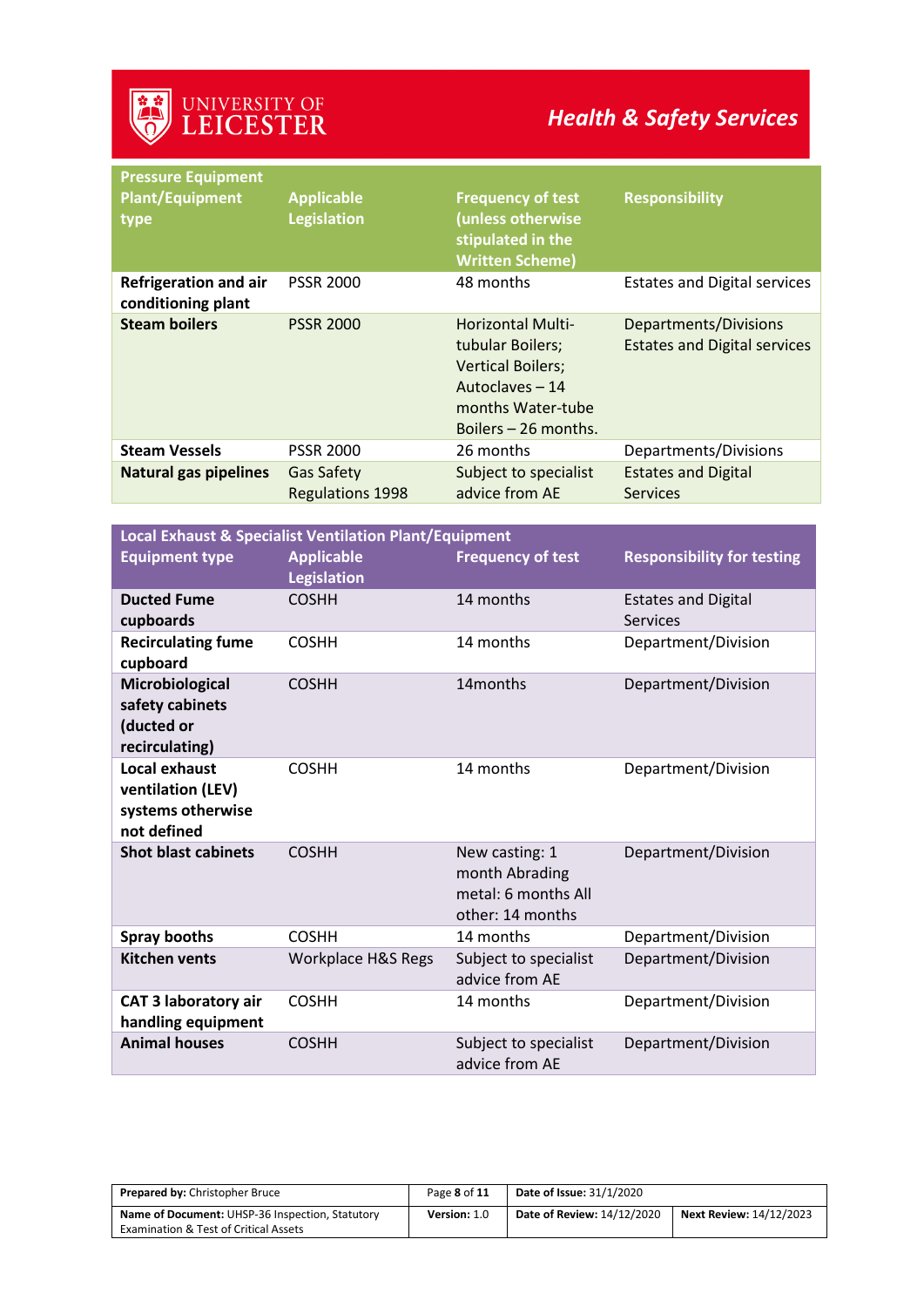## *Health & Safety Services*

| <b>Working at Height</b><br><b>Plant/Equipment</b><br>type | <b>Applicable</b><br><b>Legislation</b>   | <b>Frequency of test</b>                                                | <b>Responsibility for testing</b> |
|------------------------------------------------------------|-------------------------------------------|-------------------------------------------------------------------------|-----------------------------------|
| <b>Scaffolding</b><br>(including towers &<br>podiums)      | Work at Height<br>Regulations 2005        | Subject to specialist<br>advice from ECS H&S<br><b>Business Partner</b> | Departments/Division              |
| Ladders /<br>stepladders / kick<br>stools                  | Work at Height<br>Regulations 2005        | Frequency subject to<br>risk assessment                                 | Departments/Division              |
| Other access<br>equipment (MEWPs)                          | <b>LOLER 1998</b>                         | 6 months                                                                | Departments/Division              |
| Latchways                                                  | Work at Height<br><b>Regulations 2005</b> | 12 months                                                               | Departments/Division              |
| Harnesses &<br>lanyards                                    | Work at Height<br>Regulations 2005        | 6 months                                                                | Departments/Division              |
|                                                            |                                           |                                                                         |                                   |

| <b>Radiation Monitors</b><br><b>Plant/Equipment</b><br>type | <b>Applicable</b><br><b>Legislation</b> | <b>Frequency of test</b> | <b>Responsibility for testing</b>           |
|-------------------------------------------------------------|-----------------------------------------|--------------------------|---------------------------------------------|
| Contamination<br>monitors                                   | <b>IRR 2017</b>                         | 12 Months                | <b>Health and Safety</b><br><b>Services</b> |
| Dose rate monitors                                          | <b>IRR 2017</b>                         | 12 months                | Departments/Division                        |
| Sealed source leak<br>testing                               | <b>IRR 2017</b>                         | 24 months                | Departments                                 |

| <b>Fire safety equipment</b> |                    |                          |                            |
|------------------------------|--------------------|--------------------------|----------------------------|
| Plant/equipment              | <b>Applicable</b>  | <b>Frequency of test</b> | <b>Responsibility</b>      |
| type                         | <b>Legislation</b> |                          |                            |
| <b>Fire-fighting</b>         | <b>RRFSO 2005</b>  | 12 months                | <b>Estates and Digital</b> |
| equipment                    |                    |                          | <b>Services</b>            |
| Wet / dry risers             | <b>RRFSO 2005</b>  | 6 months                 | <b>Estates and Digital</b> |
|                              |                    |                          | Services                   |
| <b>Emergency lighting</b>    | <b>RRFSO 2005</b>  | 6 months                 | <b>Estates and Digital</b> |
|                              |                    |                          | <b>Services</b>            |
| <b>Fire alarms</b>           | <b>RRFSO 2005</b>  | 6 months                 | <b>Estates and Digital</b> |
|                              |                    |                          | <b>Services</b>            |
| Smoke vents /                | <b>RRFSO 2005</b>  | 6 months                 | <b>Estates and Digital</b> |
| extract systems              |                    |                          | <b>Services</b>            |
| <b>Fire hydrants</b>         | <b>RRFSO 2005</b>  | 6 months                 | <b>Estates and Digital</b> |
|                              |                    |                          | Services                   |
| <b>Fire doors</b>            | <b>RRFSO 2005</b>  | Subject to risk          | <b>Estates and Digital</b> |
|                              |                    | assessment               | <b>Services</b>            |
| <b>Fire dampers</b>          | <b>RRFSO 2005</b>  | 12 months                | <b>Estates and Digital</b> |
|                              |                    |                          | Services                   |
| <b>Fire</b>                  | <b>RRFSO 2005</b>  | 12 months                | <b>Estates and Digital</b> |
| compartmentation             |                    |                          | <b>Services</b>            |

| <b>Prepared by: Christopher Bruce</b>                                                               | Page 9 of 11 | <b>Date of Issue: 31/1/2020</b> |                                |
|-----------------------------------------------------------------------------------------------------|--------------|---------------------------------|--------------------------------|
| Name of Document: UHSP-36 Inspection, Statutory<br><b>Examination &amp; Test of Critical Assets</b> | Version: 1.0 | Date of Review: 14/12/2020      | <b>Next Review: 14/12/2023</b> |